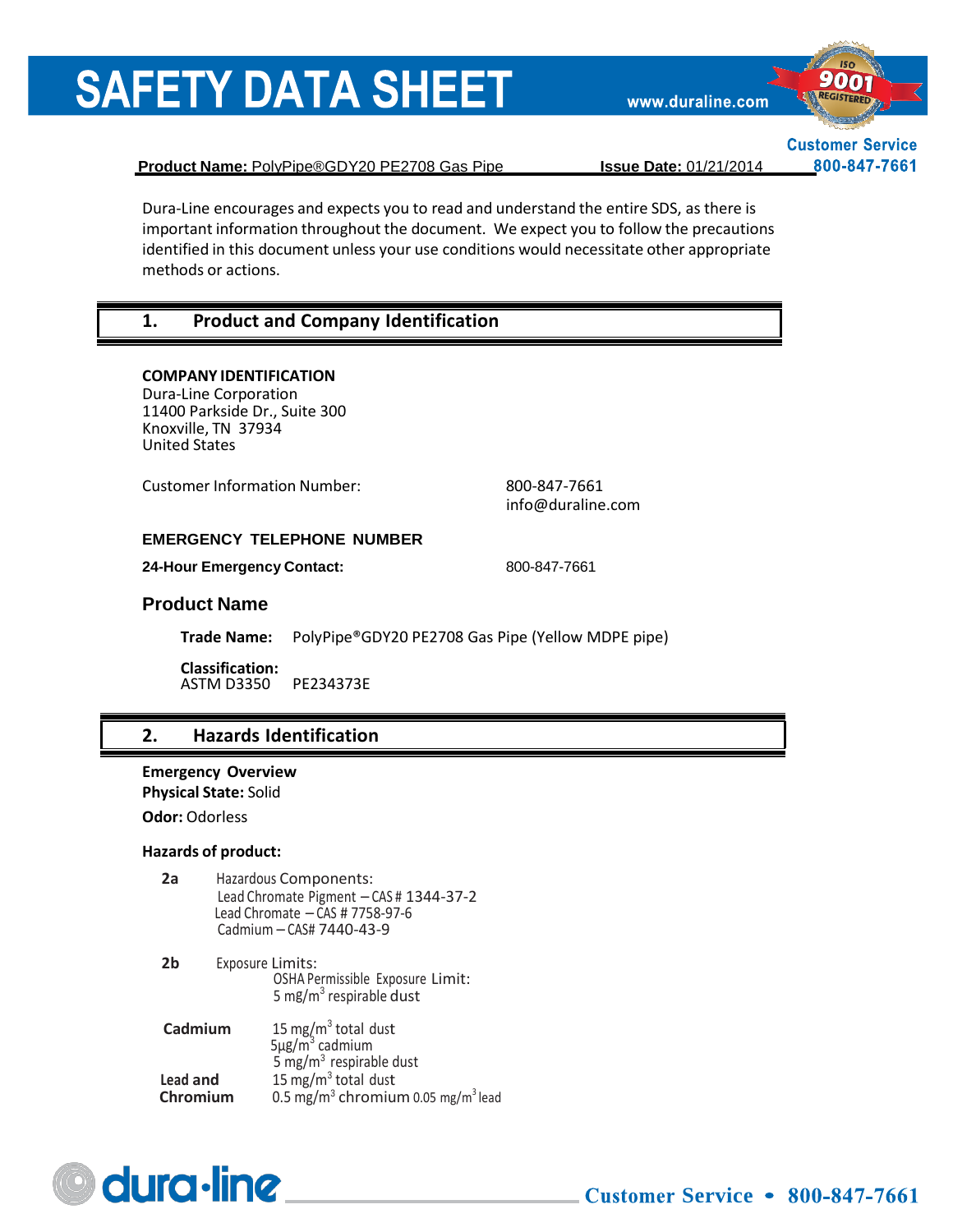www.duraline.com

**Customer Service** 800-847-7661

# **3. Composition Information**

#### **POTENTIAL HEALTH EFFECTS**:

PolyPipe® yellow gas products may contain either lead chromate or cadmium. Both of these products are known to be a probable human carcinogen. Avoid breathing dust or fumes that may be generated during cutting or fusing of pipe.

#### **Overexposure:**

Repeated and prolonged exposure to dust or fumes that may be generated during cutting and fusing of pipe may cause delayed effects involving blood, gastrointestinal, nervous and reproductive systems. See Section 4 for Emergency First Aid Procedures.

### **4. First-aid measures**

- **4a Inhalation:** The material is not expected to present an acute inhalation hazard. If exposed to fumes from overheating or combustion, move to fresh air. Consult a physician if symptoms persist.
- **4b Eyes:** Immediately flush polymer fines from eyes with water for several minutes; seek medical attention.
- **4c Skin:** Cool skin rapidly if contacted with molten polymer without attempting to remove molten material. Obtain medical attention for thermal burns.
- **4d Ingestion:** Products containing cadmium are harmful if ingested due to the toxicity of cadmium. Seek medical attention.

# **5. Fire Fighting Measures**

- **5a Flash Point:** >650°F (ASTM E136)
- **5b Upper Explosive Limit:** Not determined
- **5c Lower Explosive Limit:** Not determined
- **5d Auto ignition temperature** >650°F (estimated)
- **5e Extinguishing Media** Dry chemical, water fog, foam, carbon dioxide
- **5f Specialfire & explosion hazards** Dense smoke emitted when burned without sufficient oxygen. Possible dust explosion if fines accumulate. Wear standard firefighting equipment.
- **5g NFPA Ratings** Health 1; Flammability 1; Reactivity 0

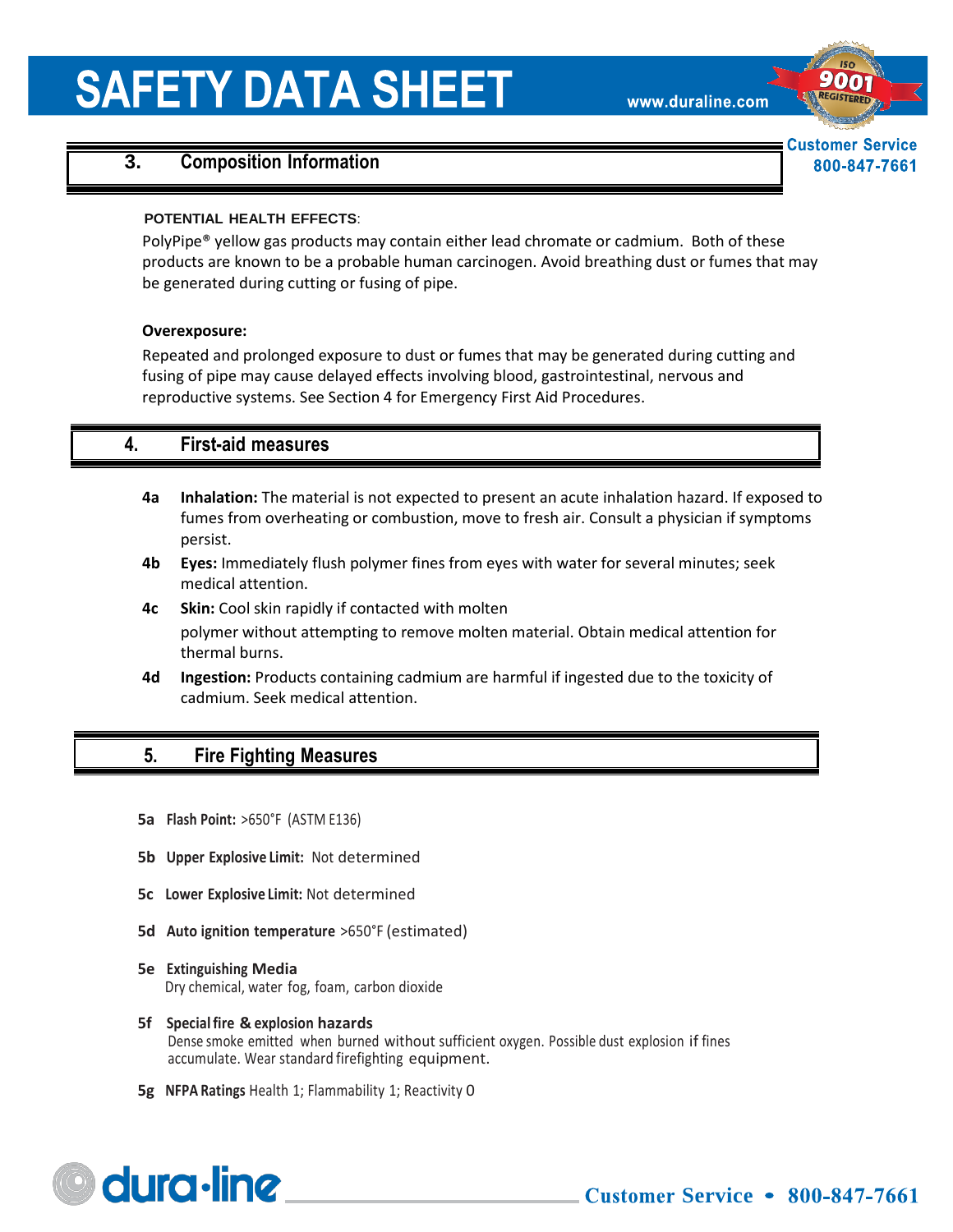www.duraline.com

**Customer Service** 800-847-7661

#### **6. Accidental Release Measures**

- **6a Environmental Precautions:** Prevent discharges of spilled material with mixing in soil and prevent runoff to surface waters. Avoid creating dust and prevent wind dispersion.
- **6b Land Spill:** Spilled material should be swept up and discarded. Comply with applicable federal, state and local regulations.
- **6c Water Spill:** Advice local authorities if spilled in waterway or sewer. Skim from surface of water if possible.
- **6d Waste Disposal:** Dispose in accordance with federal, state and local regulations.

### **7. Handling and Storage**

- **7a** Do not store pipe near heat, flame or strong oxidants, such as chlorates, nitrates, peroxides, etc. May react with halogens.
- **7b** See section 10 below for incompatibility with other materials.
- **7c** Maximum recommended storage life for yellow PE2708 GDY20 Gas Pipe or other colored products, excluding black, is four years from date of manufacture.

# **8. Exposure Controls / Personal Protection**

- **8a Cleanup Procedures:** Sweep and collect in suitable container for disposal.
- **8b Waste Disposal Method:** This product is not considered a RCRA hazardous waste. Dispose of in accordance with local, state and federal regulations.
- **8c Respiratory Protection:** Use NIOSH approved respirator if unable to control airborne dust, fumes or vapors.
- **8d Protective Clothing:** Wear gloves and suitable eye protection.
- **8e Ventilation:** Local exhaust ventilation is recommended for control of airborne dust, fumes and vapors, particularly in confined areas.

### **9. Physical and Chemical Properties**

- **9a Appearance:** ½" 24" diameter yellow pipe either coiled or cut to length
- **9b Odor:** Odorless
- **9c Boiling Point:** N/A
- **9d Solubility:** Insoluble in water
- **9e Evaporation:** N/A
- **9f Density:** 0.926-0.940 g/cm^3
- **9g Vapor Pressure:** N/A
- **9h Melting Point:** 230 275°F
- **9i Vapor Density:** N/A
- **9j Percent Volatile:** Negligible

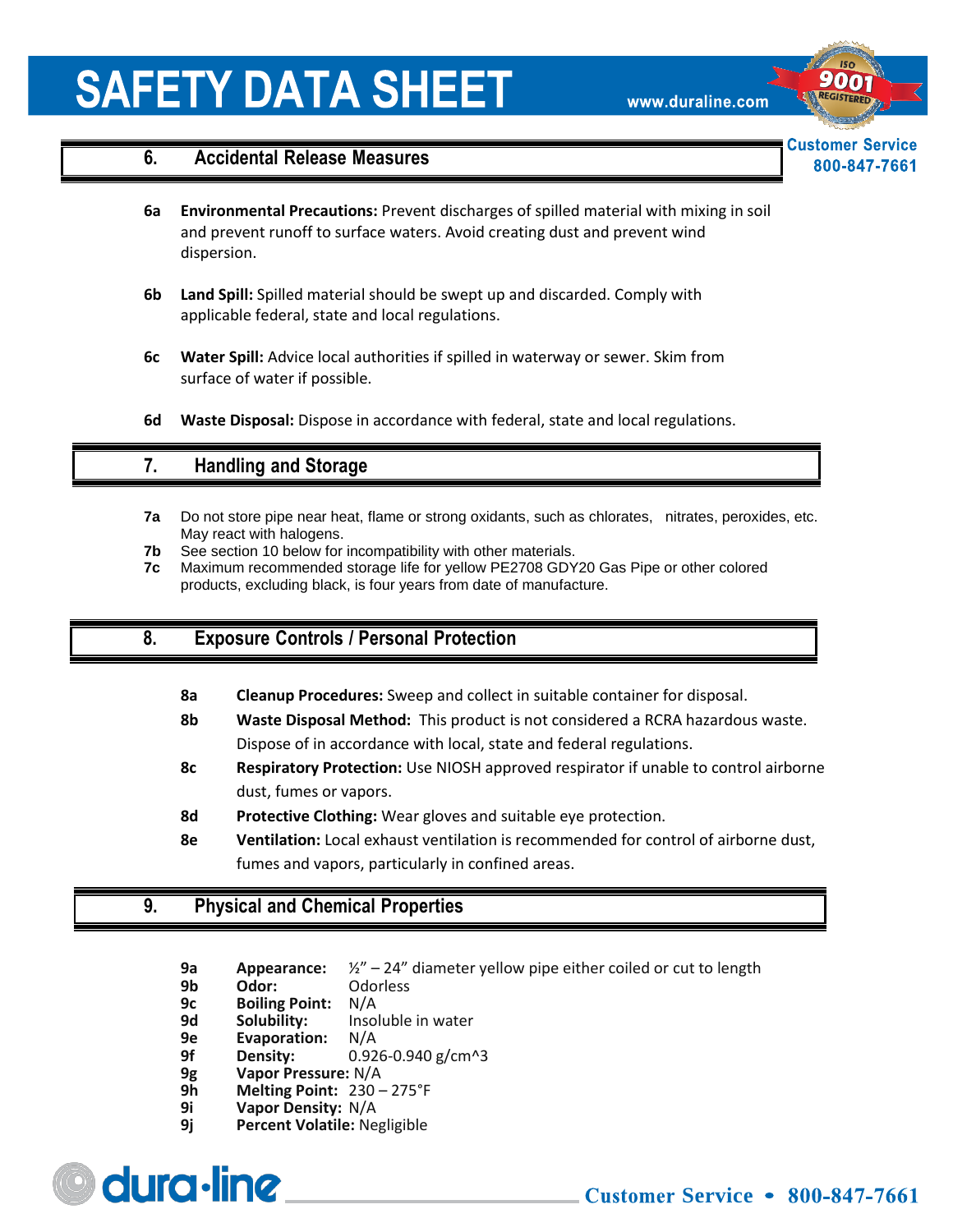www.duraline.com

**Customer Service** 800-847-7661

# **10. Stability and Reactivity**

- **10a Stability:** Material isstable.
- **10b Hazardous Polymerization:** Hazardous polymerization will not occur.
- **10c Conditions to Avoid:** Avoid prolonged exposure to temperatures over 480° F (250° C). Do not heat without proper ventilation.
- **10d Incompatibility with Other Materials:** Avoid storage or contact with strong oxidizing agents.
- **10e Combustion Products:** Combustion products generated during processing include: carbon dioxide, carbon monoxide, water vapor and trace amounts of volatile organic compounds. Carbon monoxide is highly toxic if inhaled. Carbon dioxide in sufficient concentrations can act as an asphyxiant. Acute overexposure to the products of combustion may result in irritation of the respiratory tract.

### **11. Toxicological Information**

#### **Toxicological Hazards of product:**

| 11a | Hazardous Components:                   |
|-----|-----------------------------------------|
|     | Lead Chromate Pigment - CAS # 1344-37-2 |
|     | Lead Chromate $-$ CAS # 7758-97-6       |
|     | Cadmium - CAS# 7440-43-9                |
|     |                                         |

| 11 <sub>b</sub> | Exposure Limits:                    |
|-----------------|-------------------------------------|
|                 | OSHA Permissible Exposure Limit:    |
|                 | 5 mg/m <sup>3</sup> respirable dust |
|                 |                                     |

| Cadmium              | 15 mg/m <sup>3</sup> total dust<br>5µg/m <sup>3</sup> gadmium<br>5 mg/m <sup>3</sup> grespirable dust<br>15 mg/m <sup>3</sup> total dust |
|----------------------|------------------------------------------------------------------------------------------------------------------------------------------|
| Lead and<br>Chromium | 0.5 mg/m <sup>3</sup> chromium 0.05 mg/m <sup>3</sup> lead                                                                               |

#### **POTENTIAL TOXICOLOGICAL EFFECTS**:

**Carcinogenicity:** PolyPipe® yellow gas products may contain either lead chromate or cadmium. Both of these products are known to be a probable human carcinogen. Avoid breathing dust or fumes that may be generated during cutting or fusing of pipe.

#### **Overexposure:**

Repeated and prolonged exposure to dust or fumes that may be generated during cutting and fusing of pipe may cause delayed effects involving blood, gastrointestinal, nervous and reproductive systems. See Section 4 for Emergency First Aid Procedures.